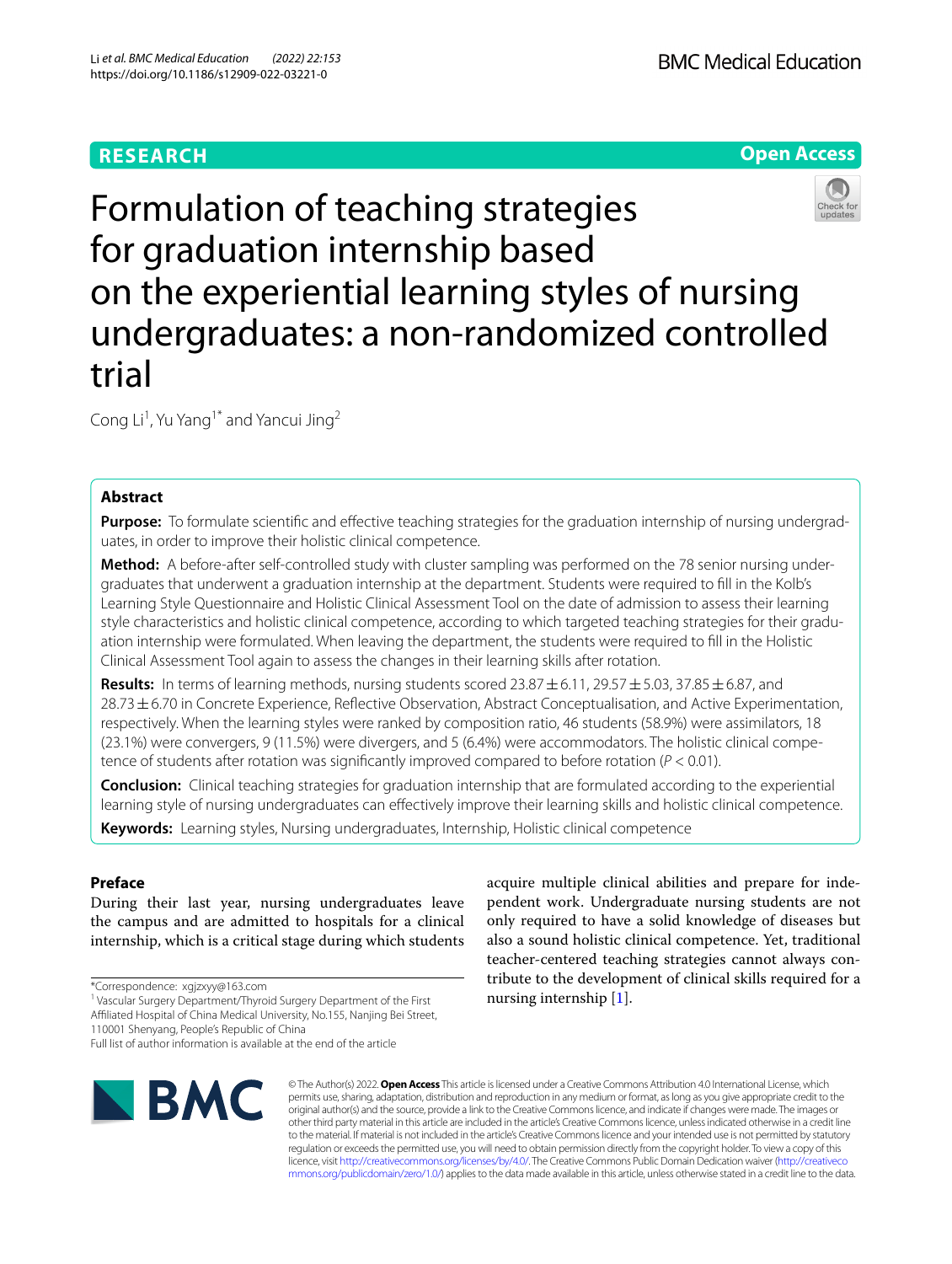# **Introduction**

The focus of medical teaching has gradually shifted to student-centered teaching, allowing students to participate in decision making, fortifying their capacity to lead, and remembering how it feels to learn [[2\]](#page-6-1). Efective learning is based on a combination of diferent learning styles and learning situations [\[3](#page-6-2)]. Learning styles are factors that directly afect students' learning process; the understanding of those factors allows teachers to develop appropriate teaching methods to improve students' performance [[4\]](#page-6-3). Kolb's learning style theory, based on the comprehensive theory of learning and development, is currently the most widelyused learning model for students [\[5](#page-6-4)]. Kolb describes the process of experiential learning as a leaning cycle based on four stages: 1) Concrete Experience (CE); 2) Refective Observation (RO); 3) Abstract Conceptualization (AC); 4) Active Experimentation (AE). Based on individual preference, four learning styles have been developed: (1) the diverging learning style, which combines concrete experience and refective observation; (2) the converging learning style, that combines abstract conceptualization and active experimentation; (3) the accommodating learning style, which combines active experimentation and concrete experience; (4) the assimilating learning style, that combines refective observation and abstract conceptualization [[6\]](#page-6-5). Kolb encourages learners to discover their own learning style in the process of experiential learning and make up for the learning abilities they are weak in, so as to improve the fexibility of the four-stage transformation of experiential learning and help individuals to improve their learning efficiency. He also encourages teachers to investigate learners' learning styles before designing corresponding curriculum plans [\[7](#page-6-6)].

Due to the complexity of the clinical learning environment, the current clinical competence of nursing students in a clinical internship is barely satisfactory  $[8-10]$  $[8-10]$ . Understanding the diferent learning styles of nursing students during clinical teaching and carefully considering when designing a clinical internship environment to adapt to the students' various learning characteristics may be conducive to the improvement of the efectiveness of graduation internship [[11–](#page-6-9)[13](#page-6-10)]. In addition, the level of teachers in diferent clinical departments was uneven, and there was no unifed standard for clinical teaching. Therefore, it is necessary to develop individualized clinical teaching strategies according to the learning styles of nursing interns and assess their holistic clinical competence. The aim of this study was to formulate scientifc and efective teaching strategies for the graduation internship of nursing undergraduates in order to improve their holistic clinical competence.

# **Materials and methods Design**

A non-randomized pre-post study was used to verify the efectiveness of the teaching strategies for graduation internship based on the experiential learning styles of nursing undergraduates.

### **Study subjects**

All Grade-2014, Grade-2015, and Grade-2016 fouryear full-time nursing undergraduates who underwent graduation internship at the Vascular Surgery Department/Thyroid Surgery Department of the First Hospital of China Medical University between July 2017 and December 2019 were recruited with cluster sampling. Students were selected according to the following inclusion criteria: 1) enrolled in the full-time undergraduate nursing education; 2) no record of failing or being downgraded in university; 3) not attending other clinical internship experiences during school. The exclusion criteria were: 1) unwilling to participate in the study; 2) with physical or psychological disorders and/or unable to communicate normally; 3) cannot ensure their full participation in the study. A total of 78 nursing undergraduates that underwent graduation internship were finally included in the study. The baseline data of all undergraduate interns are shown in Table [1](#page-1-0).

The study was reviewed and approved by the Ethics Committee of the First Hospital of China Medical University, and the students were informed to follow the principle of voluntariness. All data were kept confdential, and all subjects signed informed consent.

<span id="page-1-0"></span>**Table 1** Baseline Information of Undergraduate Nursing Interns

|                               | <b>Item</b>                | Number (%) |  |
|-------------------------------|----------------------------|------------|--|
| Gender                        | Male                       | 10 (12.8)  |  |
|                               | Female                     | 68 (87.2)  |  |
| Expected year of graduation   | 2018                       | 26 (33.3)  |  |
|                               | 2019                       | 28 (35.9)  |  |
|                               | 2020                       | 24 (30.8)  |  |
| Average score                 | Excellent                  | 5(6.4)     |  |
|                               | Good                       | 16 (20.5)  |  |
|                               | Moderate                   | 25 (32.1)  |  |
|                               | Fair                       | 32 (41.0)  |  |
| Number of rotated departments | 0                          | 21(26.9)   |  |
|                               | 1                          | 24 (30.8)  |  |
|                               | 2                          | 18 (23.1)  |  |
|                               | 3                          | 15 (19.2)  |  |
| Age                           | $22.36 \pm 0.09$ years old |            |  |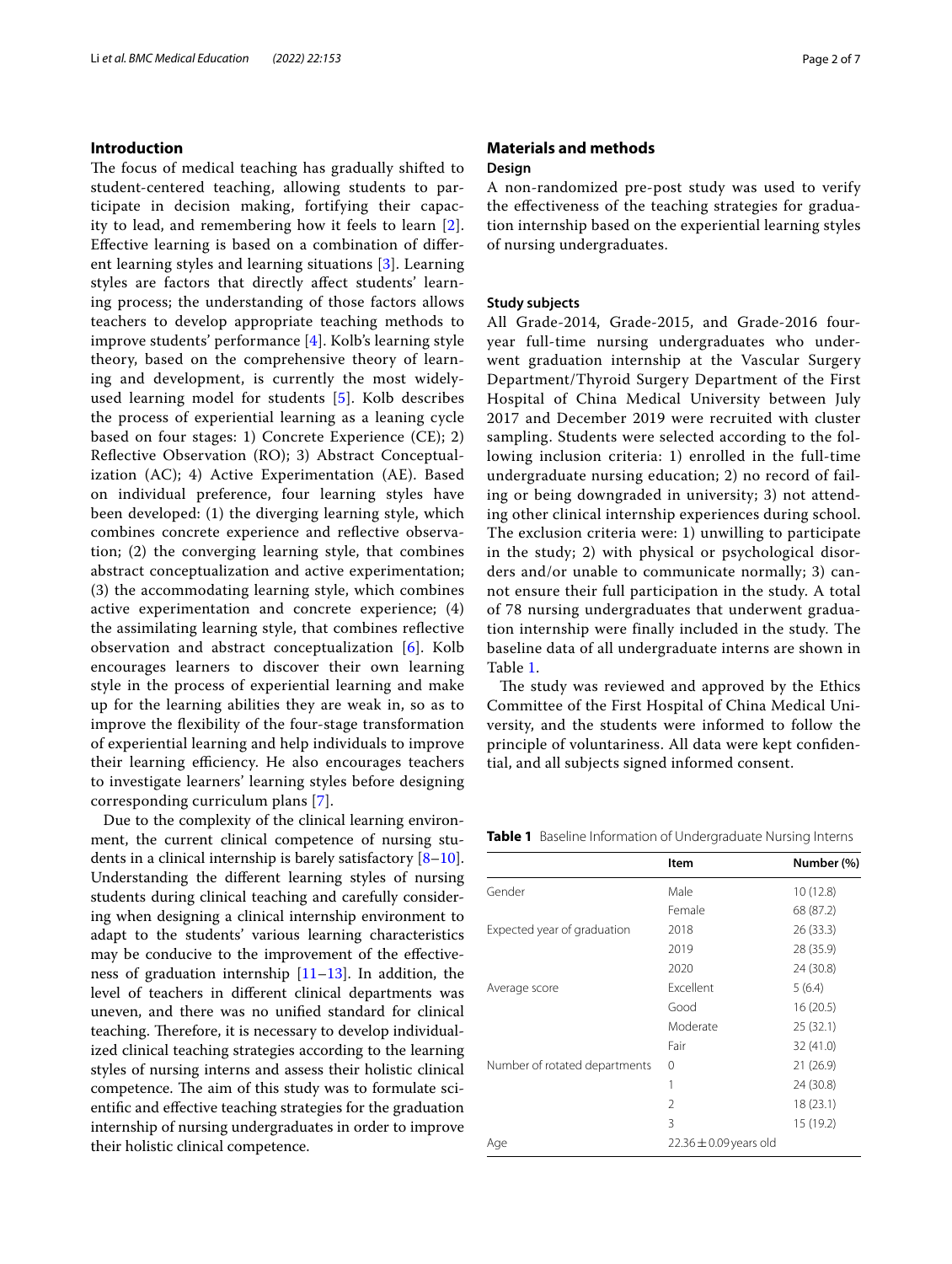### **Study tool**

### *The Kolb Learning Styles Inventory 3.1 (KLSI,V3.1) [\[14\]](#page-6-11)*

The Kolb Learning Styles Inventory contains 12 items, 4 choices for each item, which indicate the four stages in the learning process, i.e., Concrete Experience (CE), Refective Observation (RO), Abstract Conceptualization (AC) and Active Experimentation (AE). Students were asked to assign a score (1 to 4 points) according to the degree of his/her conformity; 4 points, she/he fully agree with sentence/statement; 3 points, she/he agrees with sentence/statement; 2 she/he barely agrees with sentence/statement; 1 she/he do not agree with sentence/ statement. Each item must contain 1, 2, 3, and 4, with a total score of 10 and a total score for all items is 120. The preference and learning style (diverging, converging, accommodating or assimilating) was obtained after calculating the sum of the score in the Kolb learning style model. After calculating the CE, RO, AC, and AE scores, the AC-CE and AE-RO scores were calculated and projected in the corresponding area by referring to the type chart attached to the KLSI scale. The final learning style of a nursing intern was then defined. The Cronbach coeffcients of CE, RO, AC, AE, AC-CE, and AE-RO of the Chinese version of KLSI(V3.1) respectively were 0.84, 0.78, 0.83, 0.73, 0.86 and 0.81. The retest reliability of the whole scale was 0.54.

# *Holistic clinical assessment tool (HCAT)*

The holistic clinical assessment tool (HCAT) was developed by Singapore scholar Wu et al  $[15]$  $[15]$ . It covers the clinical capabilities of nursing undergraduates after the internship with reference to knowledge, skills, attitudes, values, and ethics. HCAT contains 36 items across four dimensions, i.e., "Professional, legal and ethical practice (10 items)", "Clinical nursing (8 items)", "Leadership and nursing management (13 items)" and "Specialty development (5 items)". It adopts the 4 Point Likert Scale, with 1 to 4 points indicating "unqualifed", "qualifed", "skilled" and "excellent", respectively. The total score ranges between 36 and 144 points, and the higher the direct total score of all items, the higher the holistic clinical competence. The scale has been tested and validated among nursing undergraduates in Singapore  $[15]$ . The Cronbach coefficient of the Chinese version of HCAT was 0.96, the retest reliability was 0.93, and the average content validity of the scale was 0.97.

### **Research method**

Senior nursing undergraduates were required to fll in the basic information questionnaire, Kolb's Learning Style Questionnaire, and Holistic Clinical Assessment Tool on the date of admission to assess their learning style types and understand their basic clinical adaptability. After 4 weeks of internship, they were required to fll in the Holistic Clinical Assessment Tool again to assess the teaching efect.

Outstanding nurses with a bachelor's degree or above, working for over 5years and having the critical nursing qualifcation were selected as clinical internship instructors. Specifc clinical internship objectives and detailed task lists of technical nursing operations and medical record management and teaching hours were formulated, as shown in Table [2.](#page-3-0) Diferent clinical internship instructors were assigned according to diferent learning styles of the students, with two fxed ones for each learning style. The instructors formulated corresponding clinical teaching strategies according to the learning style of their students and the task lists. Targeted one-to-one clinical internship teaching strategies were formulated according to the learning style of each nursing interns to the department: (1) clinical teaching design for accommodating nursing interns: accommodating nursing interns rely on others' information when developing solutions, and preferring practical problems. Clinical instructors developed a clear teaching plan, defned a specifc learning objective, defned the relationship between the objective and solving practical problems, divided weekly teaching knowledge based on experience, and asked questions. (2) Clinical teaching design for diverging nursing interns: diverging nursing interns like to observe, refect and ask questions, tend to study in groups, prefer collecting information on their own, and are good at fnding answers from experience and doing detailed works. In the teaching process, instructors assigned group tasks gave nursing interns sufficient time for discussion and exchange and allowed them to refer to and learn from others' opinions. (3) Clinical teaching design for converging nursing interns: converging nursing interns believe that all answers come from actions, think after actions, are prone to blind impulse, have a strong practical ability, and are not good at communication. Therefore, patient clinical instructors were assigned for nursing interns to encourage them to think and draw their own conclusions step by step by asking questions and using the guidance strategy, and to increase the practice of clinical education and enhance the ability to communicate with patients. (4) Clinical teaching design for assimilating nursing interns: Assimilating nursing interns do not like the knowledge lacking background information and think only without putting knowledge into practice. Clinical instructors provided abundant materials and background information before lectures or presentations to allow students to conclude the main points and improve their ability of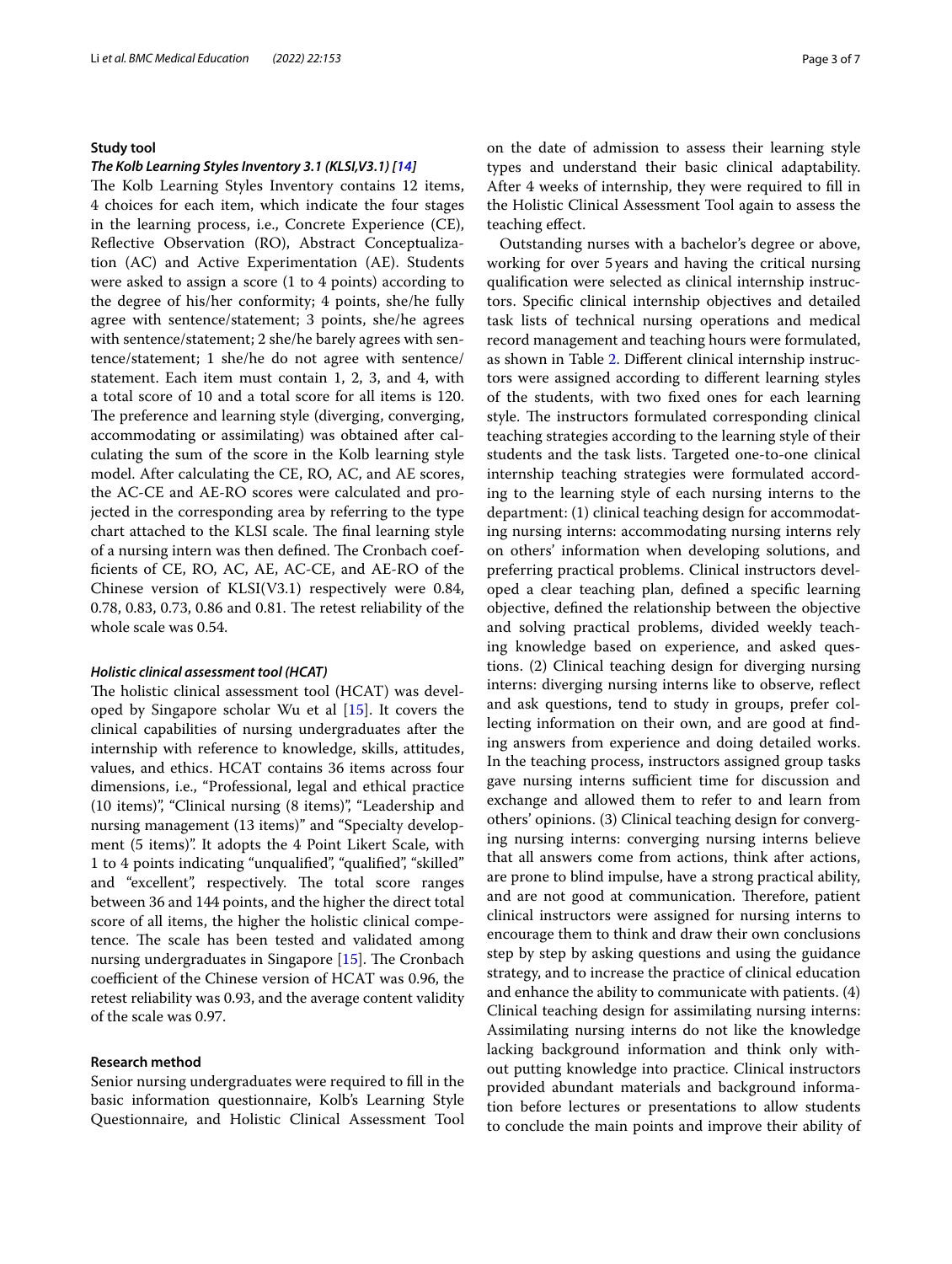<span id="page-3-0"></span>

|  |  | Table 2 Task List of Technical Nursing Operations and Medical Record Management and teaching hours |  |  |  |
|--|--|----------------------------------------------------------------------------------------------------|--|--|--|
|--|--|----------------------------------------------------------------------------------------------------|--|--|--|

| <b>Time</b> | <b>Teaching content</b>                                                                                                 | <b>Teaching method</b>                            | Class hour(h)  |
|-------------|-------------------------------------------------------------------------------------------------------------------------|---------------------------------------------------|----------------|
| First week  | Getting familiar with the environment and HIS system                                                                    | Teaching and demonstrating                        | $\overline{2}$ |
|             | Writing of nursing records and log books, and execution and verifi-<br>cation of the doctor's advice                    | Teaching and demonstrating                        | $\overline{4}$ |
|             | Bed making, morning and evening bed cleaning, and vital sign<br>measurement                                             | Teaching and demonstrating                        | $\overline{4}$ |
|             | Introduction to the commonly-used drugs of the department, the<br>oral administration method, and the dosing technology | Classroom demonstration and bedside instruction 4 |                |
|             | Oral care, perineal care, and aerosol delivery technology                                                               | Classroom demonstration and bedside instruction 4 |                |
|             | Replacing and maintenance of drainage devices                                                                           | Presentation and group discussion                 | 2              |
| Second week | Nursing for patients with thyroid disease                                                                               | Lecture, round and group discussion               | $\overline{4}$ |
|             | Indwelling gastric tube and gastrointestinal decompression tech-<br>nique                                               | Classroom demonstration and bedside instruction 4 |                |
|             | Phlebotomy and blood glucose testing                                                                                    | Classroom demonstration and bedside instruction 4 |                |
|             | Closed intravenous infusion technique and intravenous injection                                                         | Classroom demonstration and bedside instruction 4 |                |
| Third week  | Nursing for patients with peripheral vascular disease                                                                   | Lecture, round and group discussion               | 4              |
|             | Training on nursing techniques and writing of nursing records                                                           | Classroom demonstration and bedside instruction 4 |                |
|             | Intramuscular injection and intradermal injection                                                                       | Classroom demonstration and bedside instruction 4 |                |
|             | Use of intravenous indwelling needles                                                                                   | Classroom demonstration and bedside instruction 2 |                |
|             | Central oxygen uptake and enema technique                                                                               | Classroom demonstration and bedside instruction 4 |                |
| Fourth week | Nursing for patients with common emergencies in general surgery                                                         | Lecture, round and group discussion               | 4              |
|             | Tracheotomy nursing, bedside ECG and ECG monitoring technique                                                           | Classroom demonstration and bedside instruction 4 |                |
|             | Infusion pump technique and injection pump technique                                                                    | Classroom demonstration and bedside instruction 4 |                |
|             | Appraisal on nursing techniques, implementation of nursing proce-<br>dures and writing of nursing records               | Classroom demonstration and bedside instruction 4 |                |

independent thinking and gave more examples to guide students to apply knowledge in practice and encouraged them to participate in practice, so as to improve their practical capability.

On the date of admission, the head nurse informed the interns of the course arrangements, appraisal requirements, and procedures of the 4-week internship. The main procedures were as follows: the instructor developed a teaching plan, established a WeChat group, and distributed the printed teaching plan and the list of internship items formulated based on Kolb's experiential learning theory (Table [2\)](#page-3-0). During Week 1, the instructor familiarized all students with the environment of the department. Consequently, students were asked to complete nursing records, measure vital signs, provide oral care, and administer drugs under the supervision and guidance of the instructor. They learned from the instructor on how to approach patients and their families. In Week 2, more complex specialized nursing operations were added; contents related to medical record management, such as the surgical treatment of hyperthyroidism and clinical nursing rounds for diferent typical diseases, were introduced. Students were familiarized with the environment of the wards. The head nurse made clinical rounds once a day and teaching rounds once every 2 weeks. During weeks 3 and 4, more complex specialized nursing operations were introduced.

Before leaving the department, instructors examined the interns for their technical operations and comprehensive skills, checked the completion of every task in the teaching manual, and made timely remediation. In addition, they collected the examination papers from the interns and reported their examination results upon leaving, and adjusted the future teaching methods and contents according to the feedback of interns.

# **Data collection**

Data were collected by Y. Y. (Yu Yang) and a trained investigator using the KLSI Questionnaire and Holistic Clinical Assessment Tool on the date of student admission. After 4 weeks of internship, the Holistic Clinical Assessment Tool was distributed again to all students. The investigation was performed in a classroom; the questionnaires were collected 30min after distribution. The questionnaires were checked one by one.

### **Statistical analysis**

SPSS 21.0 (Statistical Program for Social Sciences 21.0 software (SPSS, Inc., Chicago, IL, USA)) was used to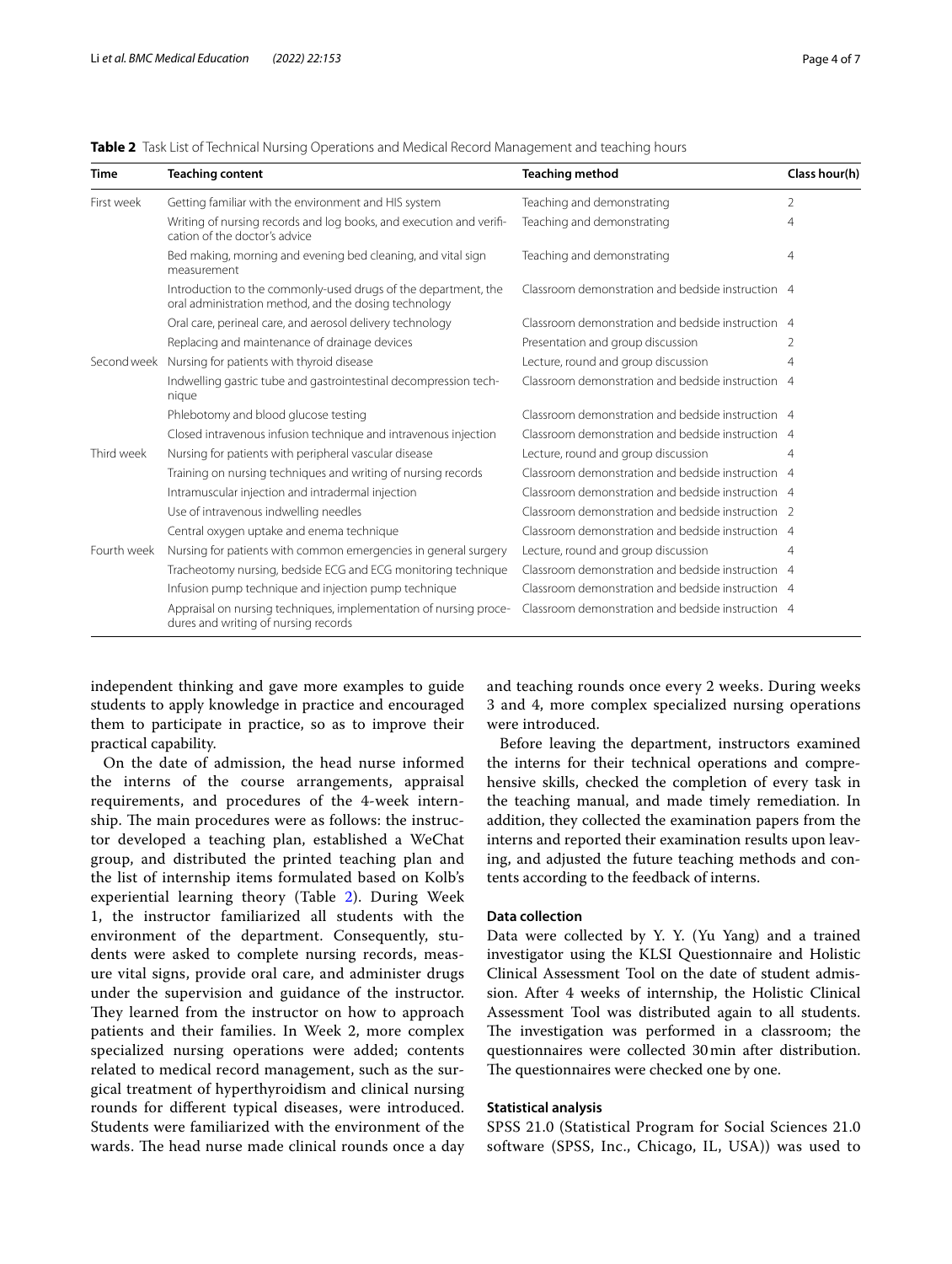make statistical descriptions and analyses of the data. The baseline information of the undergraduate nursing interns was described as percentages; the composition of their existing learning styles upon admission was described as composition ratios, and the age of a subject and his/her score in the learning process after admission were described as Mean $\pm$ SD. The holistic clinical competence of nursing interns of diferent demographic characteristics was compared with t-test and one-way ANOVA; changes in the clinical adaptability of nursing interns before and after the implementation of teaching strategies were compared using the independent t-test. A *P* < 0.05 was considered to be statistically signifcant. Multiple linear regression analysis was performed on the screened factors infuencing clinical adaptability. The independent variables were taken in the result of the one-way ANOVA. The holistic clinical competence of nursing interns was taken as the dependent variable. The specific assignment of the independent was based on the specifc score.

### **Result**

# **Baseline information of undergraduate nursing interns participating in the study**

A total of 78 students were included in the study. There were 10 males, 68 females, with an average age of  $22.36 \pm 0.09$  years old (Table [1](#page-1-0)).

The scores of undergraduate nursing interns to the department in the learning process are shown in Table [3](#page-4-0)**.** In terms of learning methods, nursing students scored  $23.87 \pm 6.11$ ,  $29.57 \pm 5.03$ ,  $37.85 \pm 6.87$ , and  $28.73 \pm 6.70$  in Concrete Experience, Reflective Observation, Abstract Conceptualisation, and Active Experimentation, respectively.

Existing learning styles of undergraduate nursing interns to the department are shown in Table [4](#page-4-1)**.** When the learning styles were ranked by composition ratio, 46 students (58.9%) were assimilators, 18 (23.1%) were convergers, 9 (11.5%) were divergers, and 5 (6.4%) were accommodators. Compared with that before rotation, the holistic clinical competence of students after rotation was significantly improved  $(P < 0.01)$ .

<span id="page-4-0"></span>**Table 3** Scores of Undergraduate Nursing Interns in the Learning Process (x±s)<sup>−</sup>

| <b>Classification</b>             | Score          |
|-----------------------------------|----------------|
| Concrete Experience               | $23.87 + 6.11$ |
| Reflective Observation            | $29.57 + 5.03$ |
| <b>Abstract Conceptualization</b> | $37.85 + 6.87$ |
| Active Experimentation            | $28.73 + 6.70$ |

<span id="page-4-1"></span>**Table 4** Composition of Learning Styles of Undergraduate Nursing Interns (*N*=78)

| Learning style | Number (%) |
|----------------|------------|
| Divergers      | 9(11.5)    |
| Convergers     | 18(23.1)   |
| Accommodators  | 5(6.4)     |
| Assimilators   | 46 (58.9)  |

# **Factors infuencing the holistic clinical competence of nursing interns**

The one-way ANOVA analysis showed that holistic clinical competence scores were signifcantly diferent for the average score, a number of rotated departments, and a type of learning style  $(P < 0.05)$ . At the same time, there was no diference in gender, age, and expected year of graduation ( $P > 0.05$ ). The average score, number of rotated departments and type of learning style in the one-way ANOVA were taken as independent variables, and the holistic clinical competence of nursing interns was taken as the dependent variable to perform multiple linear regression analysis, with the screening criteria for regression variables being  $α$  in =0.05 and  $α$  out =0.10.

The results showed that the average score, the number of rotated departments, and the learning style were the main factors infuencing the holistic clinical competence of nursing interns (Table [5](#page-5-0)).

Changes in the holistic clinical competence of nursing interns before and after the implementation of teaching strategies are shown in Table [6](#page-5-1)**.**

# **Discussion**

In the present study, we found that assimilators (58.9%) were in the majority, and 5 accommodators interns (6.4%) were in the minority. Interns were more likely to learn with the logic analysis method based on observation and conceptualization and lacked the skill to perceive information through concrete experience and processing information through active experimentation. The study results were consistent with Samira Hassanzadeh et al and Int J Health Sci (Qassim) et al [[16–](#page-6-13)[19\]](#page-6-14), which found that the majority of undergraduate nursing students were assimilators, while few of them were accommodators. Yet, these data were inconsistent with Fatemeh et al [[12,](#page-6-15) [10](#page-6-8)] which foudings were the most dominant learning style of the nursing students was the divergent one, which may be related to traditional education in China, where students have clear learning objectives and like to think and analyze, but are not good at practice. After an in-depth understanding of the individual diferences and personalities of nursing interns, clinical instructors implemented personalized clinical teaching strategies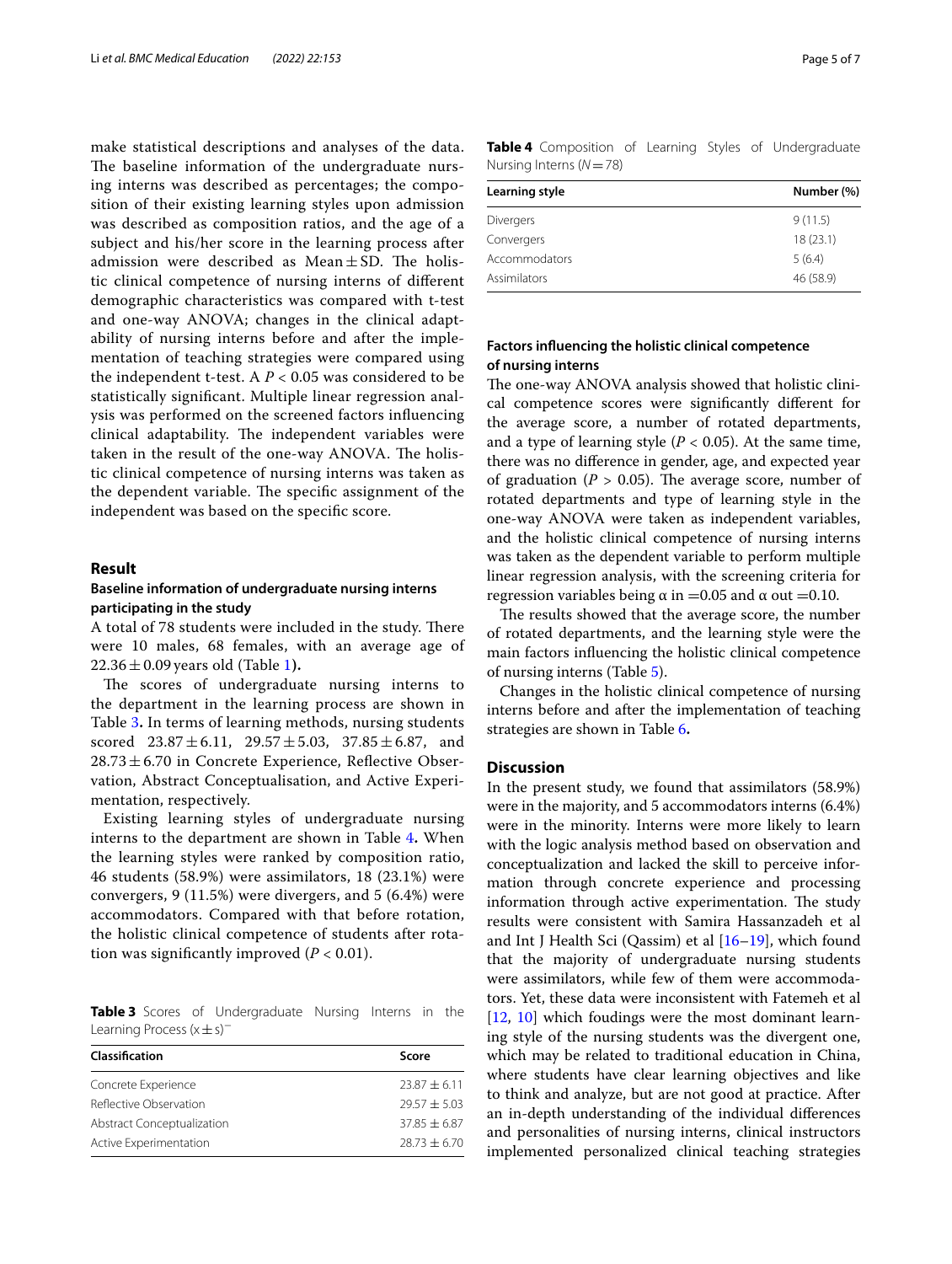| Independent variable          | Partial regression<br>coefficient | <b>Standard error</b> | <b>Standard regression</b><br>coefficient | t value | P-value |
|-------------------------------|-----------------------------------|-----------------------|-------------------------------------------|---------|---------|
| Average score                 | .201                              | 0.088                 | 0.369                                     | 14.749  | 0.000   |
| Number of rotated departments | 0.516                             | 0.023                 | 0.196                                     | 7.486   | 0.000   |
| Learning style                | 2.379                             | 0.849                 | 0.069                                     | 2.784   | 0.000   |

<span id="page-5-0"></span>**Table 5** Regression Analysis of Holistic Clinical Competence of Undergraduate Nursing Interns

<span id="page-5-1"></span>**Table 6** Changes of Holistic Clinical Competence of Undergraduate Nursing Interns Before and After Internship at the Department  $(N=78)$ 

| <b>Dimension</b>                                 | Number of<br>items | Before internship $(x \pm s)^{-}$ | After internship $(x \pm s)^{-}$ | t value | P-value |
|--------------------------------------------------|--------------------|-----------------------------------|----------------------------------|---------|---------|
| Professional, legal and ethical nursing practice | 10                 | $3.59 \pm 0.41$                   | $4.16 \pm 0.56$                  | 5.137   | < 0.001 |
| Management of care                               | 8                  | $3.21 \pm 0.26$                   | $3.68 \pm 0.47$                  | 5.580   | < 0.001 |
| Leadership and nursing management                | 13                 | $2.89 + 0.37$                     | $3.46 \pm 0.66$                  | 4.768   | < 0.001 |
| Professional development                         |                    | $3.04 \pm 0.51$                   | $3.45 \pm 0.52$                  | 3.553   | 0.001   |
| Total score                                      | 36                 | $114.35 + 13.54$                  | $133.23 + 20.54$                 | 3.817   | < 0.001 |

matching their preferred learning styles so as to allow students to fnd their own "excitement" as soon as possible, thus arousing their enthusiasm and improving their performance [[20\]](#page-6-16).

Among all dimensions, students obtained the highest score in professional, legal, and ethical practice  $(3.59 \pm 0.41)$  and the lowest score in leadership and nursing management  $(2.89 \pm 0.37)$  before the intervention, which implied that the leadership and nursing management should be strengthened during clinical internship [[21,](#page-6-17) [22](#page-6-18)]. After the implementation of personalized teaching strategies for an internship, the nursing professional, legal and ethical practice, clinical nursing, leadership, and nursing management, as well as the specialty development and holistic clinical competence, signifcantly improved. In this study, we should take students as the center in the process of clinical practice teaching, and give full consideration to learning style of students. It could ensure the learning interest of nursing student, and improve the efect of receiving knowledge. In addition, in clinical practice, we should pay attention to the formulation of simple and progressive learning task list, so that students could more easily accept knowledge, but also ensure teaching tasks would not cause teaching content deviation due to diferent clinical teachers. In future studies, it is suggested to expand the sample size and select students of the same grade to conduct investigations in the whole hospital.

# **Conclusion**

Teaching strategies for graduation internship developed based on Kolb's experiential learning theory and students' learning style characteristics may comprehensively improve the holistic clinical competence of undergraduate nursing interns.

### **Study limitations**

In this study, a non-random allocation of samples was performed. Also, the sample size was small. A true random sampling was not possible to perform due to educational and institutional limitations, given that researchers performed self-historical control before and after the intervention.

#### **Abbreviations**

CE: Concrete Experience; RO: Refective Observation; AC: Abstract Conceptualization; AE: Active Experimentation; ANOVA: Analysis of variance.

#### **Acknowledgements**

The author would like to thank Kolb and Wu et al. for providing the questionnaires, as well as the whole nursing team of the Vascular Surgery Department/ Thyroid Surgery Department and all nursing interns, for their support and participation.

#### **Authors' contributions**

Cong Li and Yancui Jing wrote the main manuscript text and Cong Li and Yu Yang prepared Tables [1,](#page-1-0) [2](#page-3-0),[3](#page-4-0), [4,](#page-4-1) [5](#page-5-0) and [6.](#page-5-1) All authors reviewed and revised the manuscript. The author(s) read and approved the fnal manuscript.

#### **Funding**

This study was supported by the Outstanding Clinical Nursing Research Project of the Nursing Department of the First Hospital of China Medical University (HLB-2017-03), Project JC2019005 of the Education Department of Liaoning Province, and the Outstanding Clinical Nursing Research Project of the Nursing Department of the First Hospital of China Medical University (HLB-2019-03).

#### **Availability of data and materials**

All data generated or analysed during this study are included in this published article.